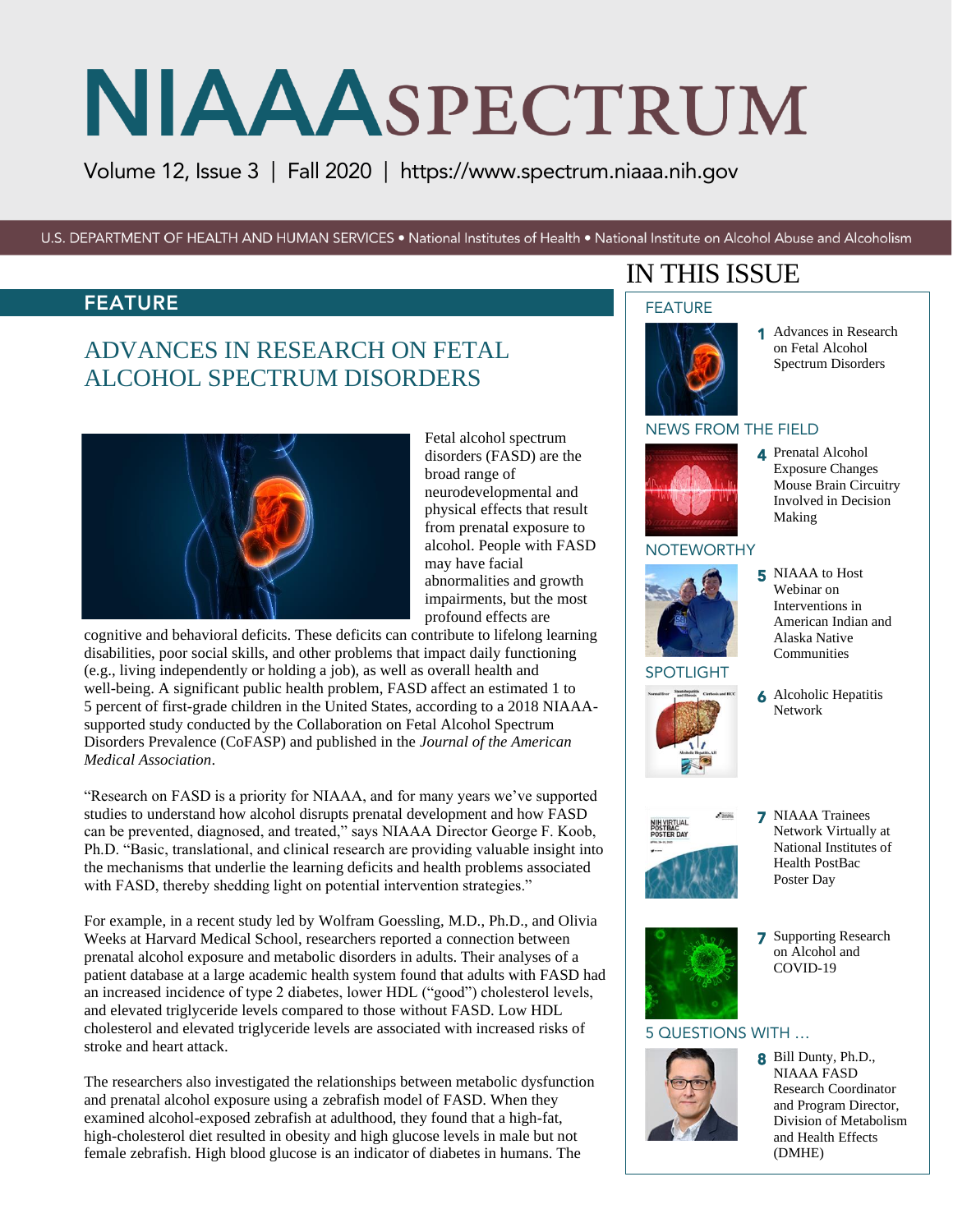researchers also found an association between increased abdominal fat and abnormal liver development in the adult alcoholexposed zebrafish, suggesting that the molecular mechanism for such alcohol-related pathology is a highly conserved in zebrafish and an evolutionarily basic component of physiology.

Given that alcohol is frequently used with other substances, NIAAA-supported scientists are investigating the combined effects of prenatal exposure to alcohol and substances such as tobacco. As part of the multisite Prenatal Alcohol in SIDS and Stillbirth (PASS) Network, investigators from the United States and South Africa recently reported that children born to mothers who both drank and smoked beyond the first trimester of pregnancy have a twelvefold increased risk for sudden infant death syndrome (SIDS)—the sudden, unexplained death of an infant younger than 1 year—compared to those who were unexposed or only exposed in the first trimester of pregnancy. Dual exposure to alcohol and tobacco was associated with substantially higher risk than exposure to either substance alone, suggesting that combined exposures to alcohol and tobacco have a synergistic effect on SIDS risk.

In another recent NIAAA-supported study, Kazue Hashimoto-Torii, Ph.D., of the Children's National Research Institute in Washington, D.C., and colleagues investigated the molecular mechanisms that contribute to the motor deficits associated with prenatal alcohol exposure. Previously, the researchers showed that prenatal alcohol exposure was associated with differences in expression of nearly 100 genes. More recently, they focused on the increased expression of a gene, known as *Kcnn2*, which encodes a protein involved in regulating neuron activity in brain systems associated with learning (see sidebar

*Kccn2* stands for potassium intermediate/small conductance calcium-activated channel, subfamily N, member 2, and is a gene that encodes a protein channel involved in regulating neuronal excitability in brain systems associated with learning.

for more information) in the motor area of the cerebral cortex in a mouse model of FASD. The researchers demonstrated that increased *Kcnn2* expression correlated with deficits in motor skill learning caused by prenatal alcohol exposure. They also observed improvements in these learning deficits when a drug was administered to inhibit activity of *Kcnn2,* suggesting that *Kcnn2* inhibitors may be a potential pharmacological intervention for certain learning disabilities in FASD.

NIAAA-supported clinical research is also focused on developing interventions to mitigate the adverse effects of prenatal alcohol exposure. Researchers at the University of Minnesota and colleagues have been investigating whether supplementing the diet with choline during early childhood brain development could improve memory and executive function in children with FASD. Choline is an essential

Myelination is the formation of an insulating layer or sheath around neurons that allows electrical impulses to transmit quickly and efficiently.

nutrient with a key role in myelination (see sidebar) and is known to impact brain development and cognition. In a previous study led by Jeffrey Wozniak, Ph.D., the researchers showed that choline supplementation is feasible and tolerable with minimal side effects among 2- to 5-year-old children who were prenatally exposed to alcohol. In their recently published, 4-year follow-up study on the choline recipients, researchers report that children who received choline had better nonverbal intelligence, visual-spatial skills, and working and verbal memory, as well as fewer symptoms of negative behavior compared to the children who did not receive choline. It is important to note that these effects were evident years after choline administration had ended, suggesting that developmental trajectories had been altered.

"Prenatal alcohol exposure contributes to an array of lifelong physical, cognitive, and behavioral problems," says Dr. Koob. "These detrimental effects highlight the need for strategies to improve FASD prevention, screening, diagnosis, and treatment. NIAAA's recent efforts towards the development of a consensus FASD overarching research classification system could accelerate progress in these areas."

For more information, see "Consensus Meeting on Fetal Alcohol Spectrum Disorders Research Classification" and "Collaborative Initiative on Fetal Alcohol Spectrum Disorders" in this issue of the *NIAAA Spectrum*.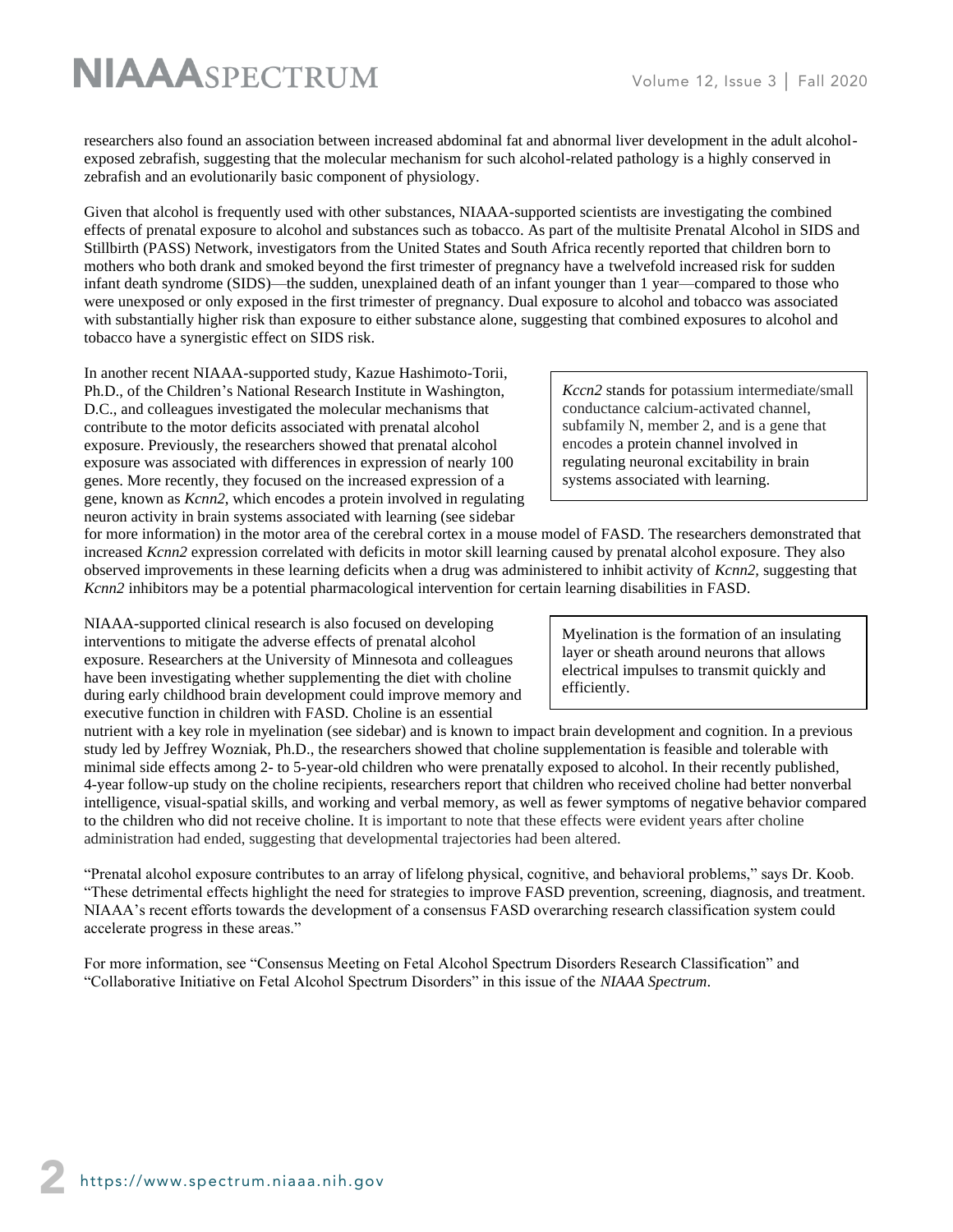#### References:

May, P.A.; Chambers, C.D.; Kalberg, W.O.; Zellner, J.; Feldman, H.; Buckley, D.; Kopald, D.; Hasken, J.M.; Xu, R.; Honerkamp-Smith, G.; Taras, H.; Manning, M.A.; Robinson, L.K.; Adam, M.P.; Abdul-Rahman, O.; Vaux, K.; Jewett, T.; Elliott, A.J.; Kable, J.A.; Akshoomoff, N.; Falk, D.; Arroyo, J.A.; Hereld, D.; Riley, E.P.; Charness, M.E.; Coles, C.D.; Warren, K.R.; Jones, K.L.; and Hoyme, H.E. Prevalence of fetal alcohol spectrum disorders in 4 US communities. *JAMA* 319(5):474–482, 2018. PMID: 29411031

Weeks, O.; Bossé, G.D.; Oderberg, I.M.; Akle, S.; Houvras, Y.; Wrighton, P.; LaBella, K.; Iversen, I.; Tavakoli, S.; Adatto, I.; Schwartz, A.; Kloosterman, D.; Tsomides, A.; Charness, M.E.; Peterson, R.T.; Steinhauser, M.L.; Fazeli, P.K.; and Goessling, W. Fetal Alcohol Spectrum Disorder Predisposes to Metabolic Abnormalities in Adulthood.*Journal of Clinical Investigation* 130(5): 2252–2269, 2020. PMID: 32202514

Mohammad, S.; Page, S.J.; Wang, L.; Ishii, S.; Li, P.; Sasaki, T.; Basha, A.; Salzberg, A.; Quezado, Z.; Imamura, F.; Nishi, H.; Isaka, K.; Corbin, J.G.; Liu, J.S.; Imamura Kawasawa, Y.; Torii, M.; and Hashimoto-Torii, K. Kcnn2 Blockade Reverses Learning Deficits in a Mouse Model of Fetal Alcohol Spectrum Disorders. *Nature Neuroscience* 23(4): 533–543, 2020. PMID: 32203497

Wozniak, J.R.; Fink, B.A.; Fuglestad, A.J.; Eckerle, J.K.; Boys, C.J.; Sandness, K.E.; Radke, J.P.; Miller, N.C.; Lindgren, C.; Brearley, A.M.; Zeisel, S.H.; and Georgieff, M.K. Four-year follow-up of a randomized controlled trial of choline for neurodevelopment in fetal alcohol spectrum disorder*. Journal of Neurodevelopmental Disorders* 12(1):9*,* 2020. PMID: 32164522

Elliott, A.J.; Kinney, H.C.; Haynes, R.L.; Dempers, J.D.; Wright, C.; Fifer, W.P.; Angal, J.; Boyd, T.K.; Burd, L.; Burger, E.; Folkerth, R.D.; Groenewald, C.; Hankins, G.; Hereld, D.; Hoffman, H.J.; Holm, I.A.; Myers, M.M.; Nelsen, L.L.; Odendaal, H.J.; Petersen, J.; Randall, B.B.; Roberts, D.J.; Robinson, F.; Schubert, P.; Sens, M.A.; Sullivan, L.M.; Tripp, T.; Van Eerden, P.; Wadee, S.; Willinger, M.; Zaharie, D.; and Dukes, K.A.. Concurrent prenatal drinking and smoking increases risk for SIDS: Safe passage study report. *EclinicalMedicine* 19:100247. PMID: 32140668

### Consensus Meeting on Fetal Alcohol Spectrum Disorders Research Classification

In October 2019, NIAAA held a meeting of international experts to identify essential elements for developing a single research classification system for fetal alcohol spectrum disorders (FASD). Currently, researchers around the world use a variety of classification systems to categorize individuals who are affected by prenatal alcohol exposure. The populations studied by researchers also vary greatly (e.g., clinical vs. research populations). This combination can make comparing research findings difficult and lead to uncertainty in the scientific literature.

The meeting was organized around three features of FASD: neurobehavioral impairment, dysmorphology (changes in physical features), and alcohol exposure. Deliberations of the expert panel helped to sharpen areas of consensus and narrow areas of discrepancy across current research classification systems. The panel also discussed possible framework options for a single, overarching research classification system for FASD. A consensus emerged that any such framework should fully capture the dimensionality of each of the contributing elements—physical, dysmorphology, neurobehavior, and prenatal alcohol exposure—and be adaptable across the lifespan.

Moving forward, meeting participants will test classification elements, thresholds, and frameworks in their own research databases. This process is currently underway, and the results will help experts reach consensus on a single, overarching research classification system whose adoption will harmonize international research efforts. The group plans to inform the research community of their efforts through presentations at upcoming scientific meetings.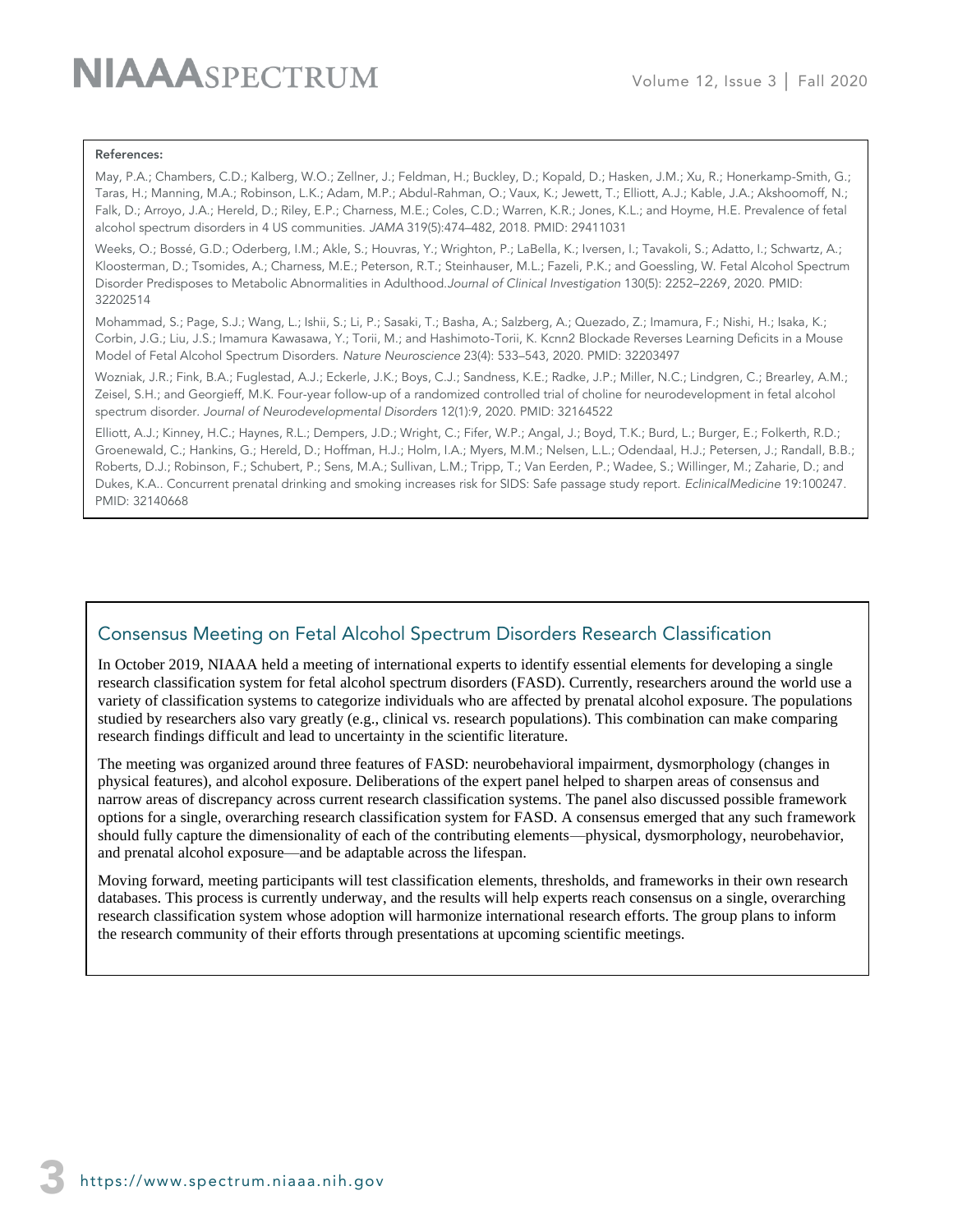## Collaborative Initiative on Fetal Alcohol Spectrum Disorders

The Collaborative Initiative on Fetal Alcohol Spectrum Disorders (CIFASD), established in 2003, is a research consortium that focuses on improving the diagnosis, prevention, and treatment of fetal alcohol spectrum disorders (FASD). It is composed of a team of multidisciplinary basic, translational, and clinical researchers from across the United States and throughout the world and addresses issues related to prenatal alcohol exposure that occur across the lifespan. Current CIFASD projects focus on brain and physical development, risk and resiliency factors, screening tools and approaches (including telemedicine), biomarker discovery, health effects in youth and adults, and a mobile health intervention. The researchers use novel techniques and approaches to move the field of FASD research forward.

For example, Christie Petrenko, Ph.D., at the University of Rochester's Mt. Hope Family Center, and Cristiano Tapparello, Ph.D., in the University's Department of Electrical and Computer Engineering, teamed up to create a mobile phone app for caregivers of children with FASD. The smartphone app, *FMF Connect*, is designed to give caregivers access to evidence-based content that can help them learn new skills to manage their children's behavior. It also helps them connect with other caregivers for support and to share ideas. The researchers recently conducted focus group testing with caregivers of children with FASD and reported the findings in the April 2020 issue of *JMIR mHealth and uHealth*. The participants related how the global themes could address some issues they face, such as limited access to services and feeling isolated. They also offered constructive feedback related to barriers to use and privacy concerns. The researchers are refining the app based on this feedback. After more testing, they plan to evaluate the efficacy of the app in a large-scale randomized controlled trial.

For more information about CIFASD, please visit [https://cifasd.org.](https://cifasd.org/)

#### Reference:

Petrenko, C.L.; Parr, J.; Kautz, C.; Tapparello, C; and Olson, H.C. A mobile health intervention for fetal alcohol spectrum disorders (Families Moving Forward Connect): Development and qualitative evaluation of design and functionalities. *JMIR mHealth and uHealth* 8(4):e14721, 2020. PMID: 32250274

## NEWS FROM THE FIELD

# PRENATAL ALCOHOL EXPOSURE CHANGES MOUSE BRAIN CIRCUITRY INVOLVED IN DECISION MAKING



[Prenatal alcohol exposure](https://www.niaaa.nih.gov/publications/brochures-and-fact-sheets/fetal-alcohol-exposure) is a leading preventable cause of birth defects and neurodevelopmental abnormalities in the United States. It can lead to learning, memory, and impulsivity problems in both children and adults. In a new study conducted with mice, NIAAA scientists report that specific changes in a brain circuit involved in learning and decision making could underlie some of the behavioral effects of prenatal alcohol exposure. These findings by researchers in NIAAA's Division of Intramural Clinical and Biological Research were published online in *Nature Communications*.

In the study, the researchers exposed pregnant mice to alcohol and later tested the offspring's cognitive function using two decisionmaking tasks—one focusing on goal-directed decisions (actions aimed at an outcome or consequence) and the other to probe decisions based

on habits (actions resulting from frequent repetition without focus on a consequence). They found that offspring that had been prenatally exposed to alcohol had different decision-making strategies compared to those without prenatal exposure prenatally exposed mice were more likely to rely on the cognitively demanding, goal-directed decision making at the expense of the less-demanding, habit-based decision making.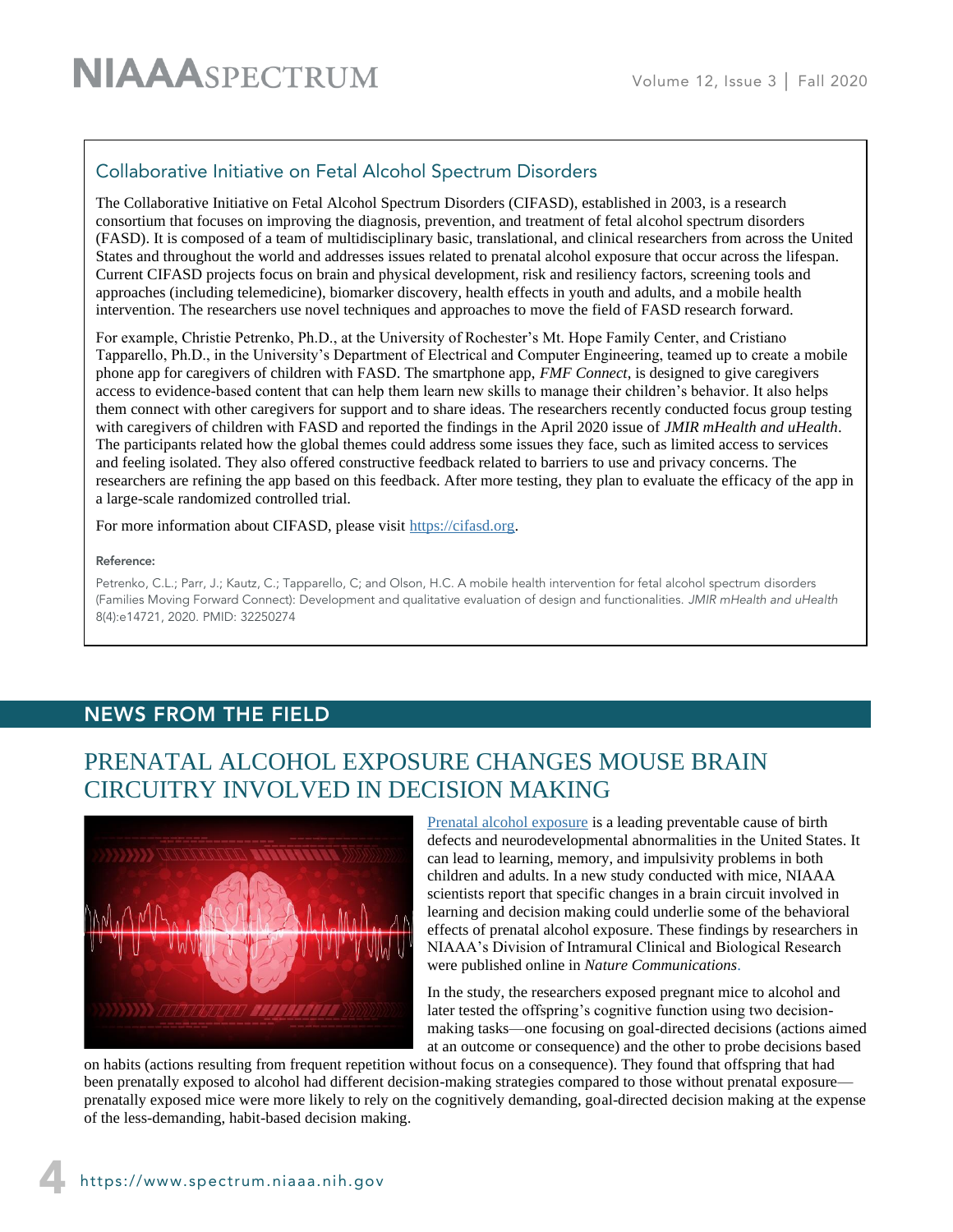The researchers went on to measure electrical activity in the dorsal striatum—a brain region involved in learning and habit formation—as the offspring engaged in the decision-making tasks. They found that changes in two neurotransmitter systems—gamma-aminobutyric acid (GABA) and endocannabinoids—were associated with the observed differences in decision making in prenatally exposed animals. Specifically, the effects of endocannabinoids on neuron activity in the dorsal striatum increased while the levels of GABA decreased. GABA is the main inhibitory neurotransmitter in the brain. Endocannabinoids are chemicals produced within the brain that modulate the overactivity of neurons such as GABA and are involved in circuitry regulation associated with many brain functions. These findings suggest that treatments targeting the GABA and endocannabinoid systems might be useful in ameliorating impaired decision making associated with prenatal alcohol exposure.

Future research could help translate this work to humans, clarifying how much these changes in behavior and circuits translate to people with a history of prenatal alcohol exposure.

#### Reference:

Cuzon Carlson, V.C.; Gremel, C.M.; and Lovinger, D.M. Gestational alcohol exposure disrupts cognitive function and striatal circuits in adult offspring. *Nature Communications* 11:2555, 2020. PMID: 32444624

## **NOTEWORTHY**



Pictured are two youths who are members of the Yup'ik community in Alaska, which is collaborating with an NIAAA grantee on an alcohol-use prevention program. *Photo by Georgianna Ningeulook, Scammon Bay, Alaska.*

# NIAAA TO HOST WEBINAR ON INTERVENTIONS IN AMERICAN INDIAN AND ALASKA NATIVE **COMMUNITIES**

Developing culturally appropriate interventions to prevent alcohol-related problems among American Indian and Alaska Native communities is a priority of NIAAA-supported research. In the Yup'ik community in Alaska, NIAAA-supported researchers and Yup'ik community leaders are collaborating to create and assess culturally compatible preventive interventions for alcohol use disorder and suicide in 12- to 18-year-olds.

On October 8 at 1 p.m., NIAAA will host a webinar using this project as a case study for creating similarly tailored interventions for American Indian and Alaska Native communities across the United States. The project utilizes history and culture as organizing principles for substance use prevention efforts with youth in indigenous communities. Join the Substance Abuse Prevention for Youth in Indigenous Communities webinar at [https://www.niaaa.nih.gov](https://www.niaaa.nih.gov/news-events/meetings-events-exhibits/webinar-substance-abuse-prevention-youth-indigenous-communities) [/news-events/meetings-events-exhibits/webinar](https://www.niaaa.nih.gov/news-events/meetings-events-exhibits/webinar-substance-abuse-prevention-youth-indigenous-communities)[substance-abuse-prevention-youth-indigenous](https://www.niaaa.nih.gov/news-events/meetings-events-exhibits/webinar-substance-abuse-prevention-youth-indigenous-communities)[communities.](https://www.niaaa.nih.gov/news-events/meetings-events-exhibits/webinar-substance-abuse-prevention-youth-indigenous-communities)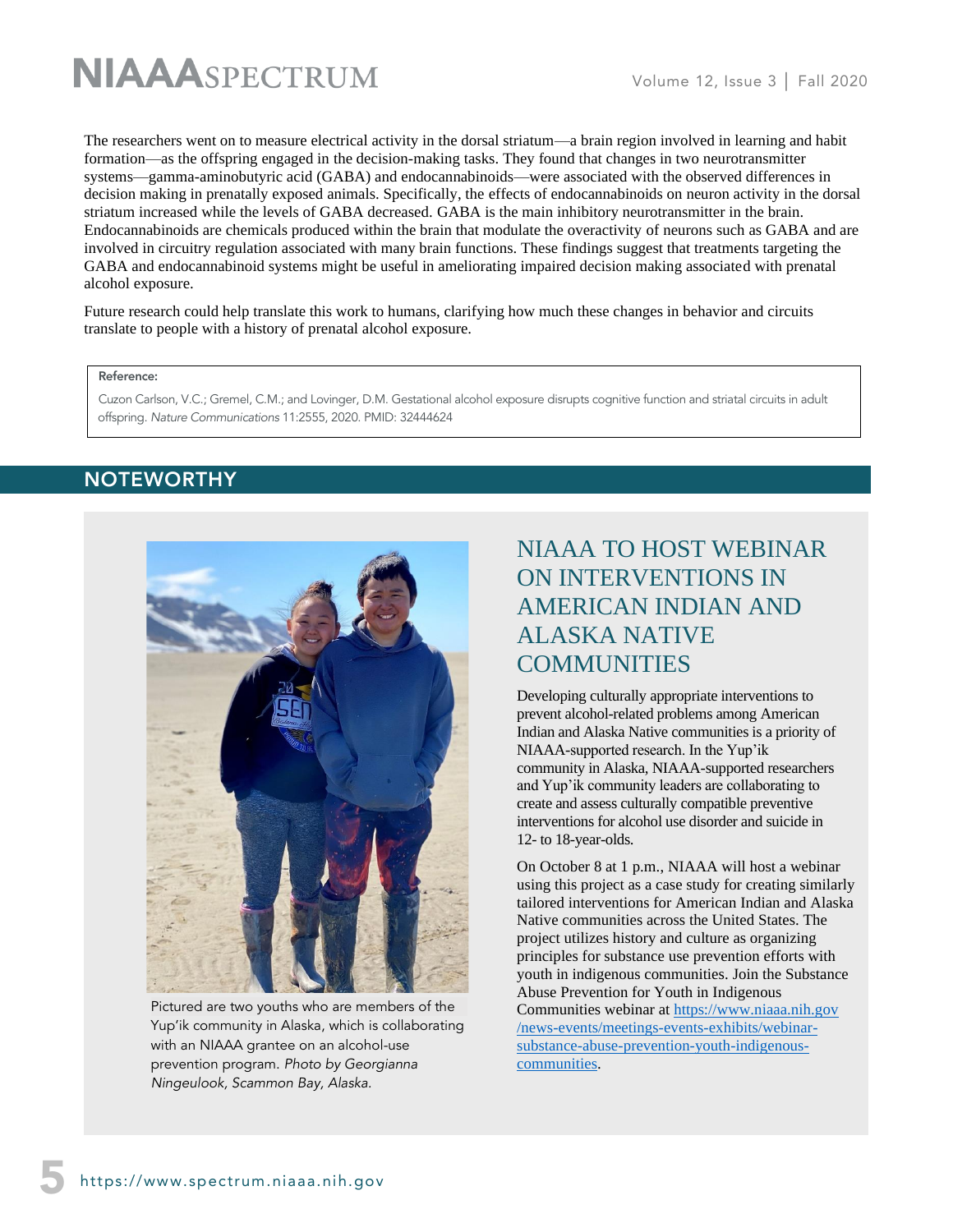# SPOTLIGHT

# ALCOHOLIC HEPATITIS NETWORK



Alcoholic hepatitis (AH) is a severe, sudden-onset form of alcoholassociated liver disease (ALD) with high mortality—from 30 percent to 50 percent within 3 months of diagnosis. To stimulate translational and clinical research into the causes of and cures for AH, NIAAA funded four AH research consortia in 2012. From 2012 to 2017, the AH research consortia collaborated to draft standard definitions for the condition and to develop common data elements for clinical trials.

To optimize these efforts, in 2018 NIAAA Director George F. Koob, Ph.D., consolidated the four AH research consortia into a single network. In September of that year, the NIAAA Alcoholic Hepatitis Clinical and Translational Network was formed by funding eight sites to conduct a common Phase II clinical trial, along with studies aimed at

increasing our understanding of AH pathogenesis and developing new treatment and management approaches.

Today the network is a collaborative effort of 11 clinical and translational research centers and is known as the [Alcoholic Hepatitis](http://www.alchepnet.org/)  [Network,](http://www.alchepnet.org/) or AlcHepNet. The goal of the AlcHepNet is to collect and store clinical data to facilitate investigations of the epidemiology, diagnosis, pathophysiology, natural history, and treatment of alcoholic hepatitis, and to develop a biospecimen bank comprising plasma, DNA, and other biological specimens obtained from individuals with and without alcoholic hepatitis. Combined, these approaches will improve treatment and care for patients with this devastating liver condition.

"Better treatment and clinical care for AH is certainly on the horizon thanks to the AlcHepNet," notes Dr. Koob, "and treatment for alcohol use disorder could well become recognized as the most important determinant of long-term survival for individuals with AH. I'm also hopeful that the AlcHepNet's unparalleled scientific talent and world-class resources may uncover new biomarkers that could help shift our focus from AH treatment to prevention."

#### **AlcHepNet Data Coordinating Centers**

Indiana University–Purdue University at Indianapolis

University of Massachusetts Medical School–Worcester

**AlcHepNet Research Sites** (Clinical and/or Translational) Beth Israel Deaconess Medical Center (C/T) Cleveland Clinic Lerner College of Medicine of Case Western Reserve University (C/T) Indiana University–Purdue University at Indianapolis (C/T) Mayo Clinic–Rochester (C/T) University of California, San Diego (T) University of Louisville (C/T) University of Pittsburgh at Pittsburgh (C/T) University of Texas Southwestern Medical Center (C) Virginia Commonwealth University (C/T) Yale University (T)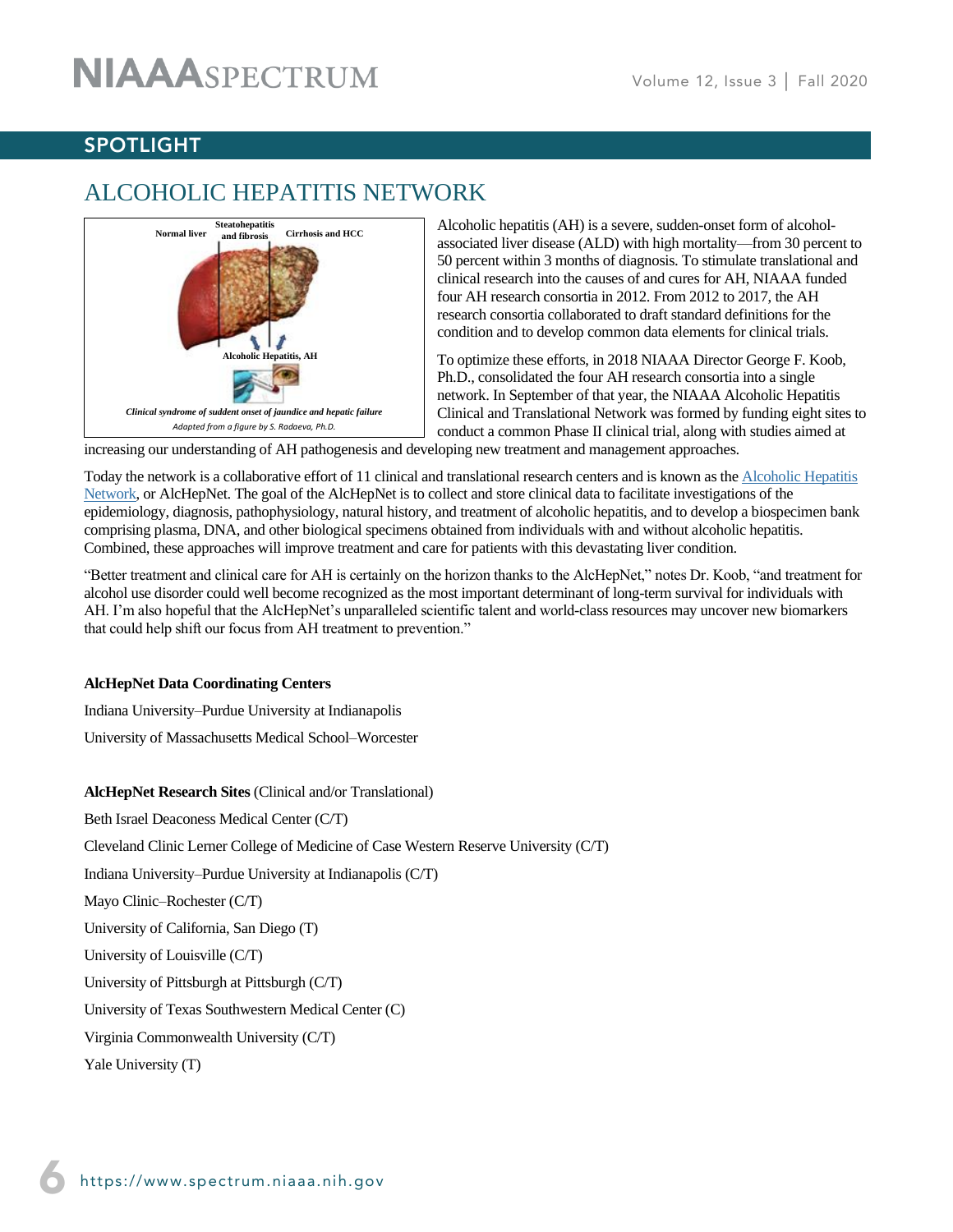## SPOTLIGHT



# NIAAA TRAINEES NETWORK VIRTUALLY AT NATIONAL INSTITUTES OF HEALTH (NIH) POSTBAC POSTER DAY

The NIH [postbac intramural research training award \(IRTA\) program](https://www.training.nih.gov/programs/postbac_irta) provides recent college graduates who are planning to apply to graduate or professional school an opportunity to spend a year or two performing full-time research at NIH. NIAAA postbacs are hosted in a variety of [NIAAA intramural labs](https://www.niaaa.nih.gov/research/division-intramural-clinical-and-biological-research/niaaa-laboratories) located in Bethesda and Rockville, Maryland.

In late April, NIH postbaccalaureate researchers (also known as postbacs), including 33 from NIAAA laboratories, gathered online for the annual NIH Postbac Poster Day. Although this event generally takes place in person, the COVID-19 outbreak led organizers to rethink the event, making it 100 percent virtual.

Nine NIAAA postbacs received an Outstanding Poster Award at the event. Only the top 20 percent of posters received the award, based on review by teams of NIH graduate students, postdoctoral fellows, clinical fellows, staff scientists, and staff clinicians. The NIAAA postbacs who earned this award were Jacob Ballway, Kendall Coden, Danielle Kroll, Katie Teresi, Emily Vogt, Chase Weinholtz, Charles Zawatsky, Kaeli Zoretich, and Leo Zsembik.

This event proved that physical distancing does not mean social isolation. Although research had been largely put on hold at the NIH campus due to precautions for COVID-19, it did not stop these up-and-coming scientists from networking with researchers across NIH. While some postbacs were able to share data they had collected, others shared thoughtful reviews of existing literature or proposals for future projects.

## SPOTLIGHT



# SUPPORTING RESEARCH ON ALCOHOL AND COVID-19

In response to the urgent need for research on how the ongoing COVID-19 pandemic is affecting many aspects of health, NIAAA has issued a funding opportunity to encourage research on the complex relationships between alcohol consumption and COVID-19. In addition to research on behavioral, social, and economic consequences of the pandemic, the Institute is interested in both the study of alcohol as a biological contributor to COVID-19 outcomes and in assessing the impact of the pandemic on alcohol misuse, alcohol use disorder (AUD), and the

treatment of AUD. Such studies could provide not only key information on the effects of common biological pathology but also the effects of physical isolation/social isolation of alcohol misuse, AUD, and the treatment of AUD. Such information may also inform the response to future public health emergencies and provide opportunities for interventions in populations with limited access to health care.

NIAAA is also participating in funding opportunities led by other NIH Institutes to support COVID-19 research, and as a result NIAAA is encouraging the integration of alcohol-related research questions into broader areas of study. These areas include stress and mental health, nervous system effects, aging populations, maternal mortality, and health disparities. [All funding opportunities](https://www.niaaa.nih.gov/funding-opportunities/covid-funding)  [related to COVID-19 are listed on the NIAAA website.](https://www.niaaa.nih.gov/funding-opportunities/covid-funding)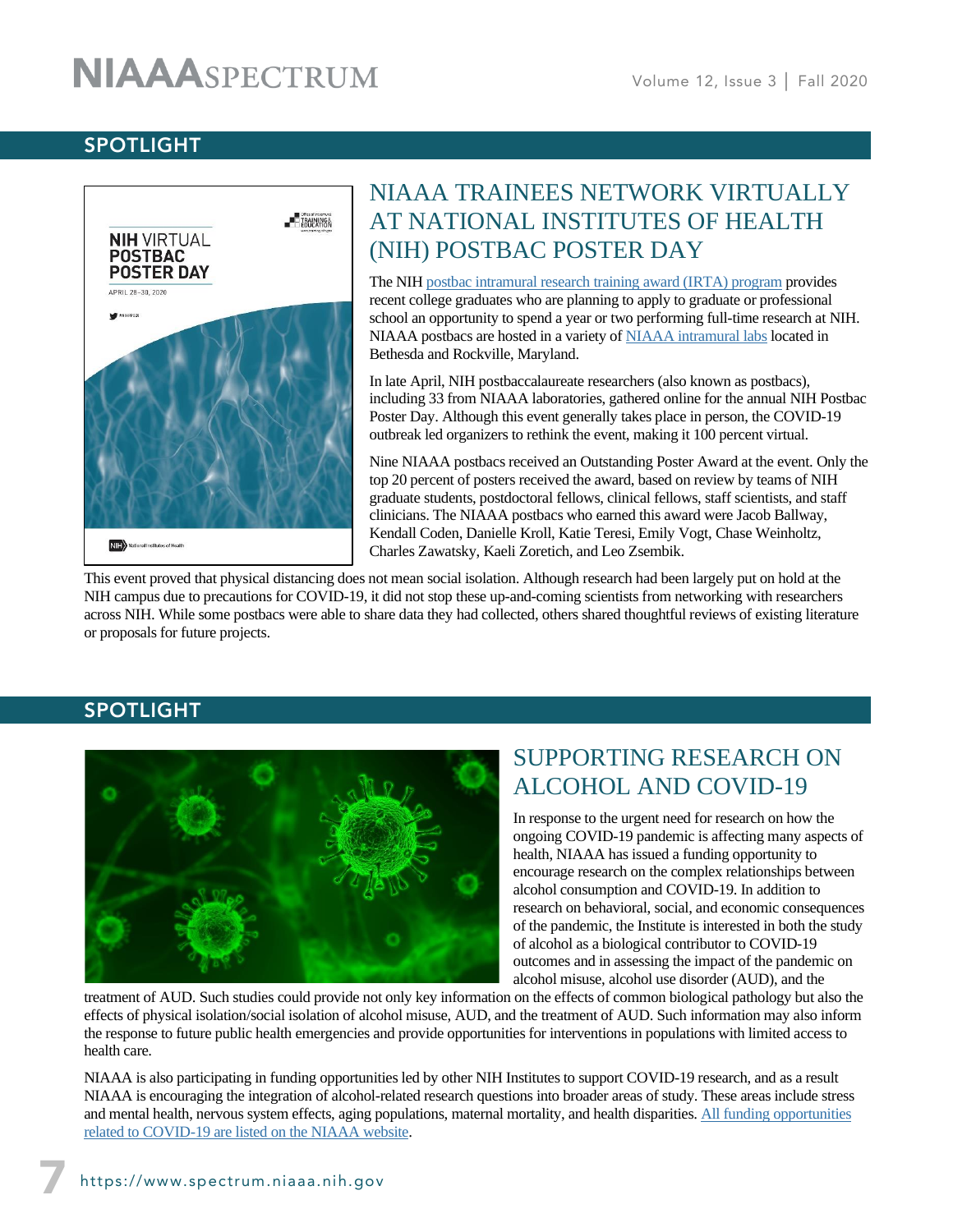Facilitating research on the "downstream" public health effects of the COVID-19 pandemic is important for NIAAA. For example, the Institute added a COVID-19 update to the [Alcohol Policy Information System](https://alcoholpolicy.niaaa.nih.gov/) (APIS). This alcohol policy information can be used by researchers to compare the effects of the COVID-19 crisis on a range of health-related outcomes across states. NIAAA also updated it[s surveillance report series](https://pubs.niaaa.nih.gov/publications/surveillance.htm) to include monthly per capita alcohol sales data, where available. These reports will be updated as data from additional states and for subsequent months become available. This information can enable research on the impact of the COVID-19 pandemic on the nation's alcohol consumption during the ongoing evolution of the pandemic.

## 5 QUESTIONS WITH. . .

# BILL DUNTY, PH.D.

*NIAAA FASD Research Coordinator and Program Director, Division of Metabolism and Health Effects (DMHE)*



# 1 *How would you describe your portfolio of projects in DMHE?*

My grant portfolio includes research on the health consequences of prenatal alcohol exposure. These studies include basic research on the harmful effects of prenatal alcohol exposure as well as clinical studies of individuals with fetal alcohol spectrum disorders, or FASD. FASD is an umbrella term for a range of physical, cognitive, and behavioral disorders caused by prenatal alcohol exposure that appear at any time during childhood and last a lifetime.

I also serve as the Project Scientist for the NIAAA-supported Collaborative Initiative on Fetal Alcohol Spectrum Disorders, or CIFASD, a multidisciplinary consortium of projects to enhance diagnoses of FASD at different stages of the lifespan based on biological, physical, and behavioral assessments and to improve outcomes in individuals with FASD. Prior to becoming NIAAA's FASD Research Coordinator in 2018, I also managed grants related to alcohol biosensors and alcohol-associated carcinogenesis.

#### 2 *You're a member of the Executive Committee of the Interagency Coordinating Committee on Fetal Alcohol Spectrum Disorders (ICCFASD). What is NIAAA's role in ICCFASD?*

ICCFASD fosters improved communication and collaboration among disciplines and federal agencies that address a wide range of issues related to prenatal alcohol exposure. In 1996, following recommendations from the Institute of Medicine, Congress charged NIAAA with chairing ICCFASD, which currently comprises agencies across the federal government. This collaboration across agencies is important because the responsibility for addressing the many issues relevant to FASD transcends the mission and resources of any single agency or program. ICCFASD also interacts with researchers, clinicians, professional associations, advocacy organizations, and the general public, with the goals of increasing awareness of FASD, improving education for professionals and others who interact with individuals affected by FASD, and promoting the implementation of evidence-based approaches to address the needs of children and adults who live with FASD and their families.

Today, NIAAA continues to sponsor ICCFASD and our Deputy Director, Dr. Patricia Powell, serves as the ICCFASD Chair. As part of the committee, our Institute generates and disseminates basic, translational, and clinical research findings on FASD. My role as NIAAA's FASD Research Coordinator is to provide updates on NIAAA activities in this area, exchange information, and advance high-priority efforts identified by the committee.